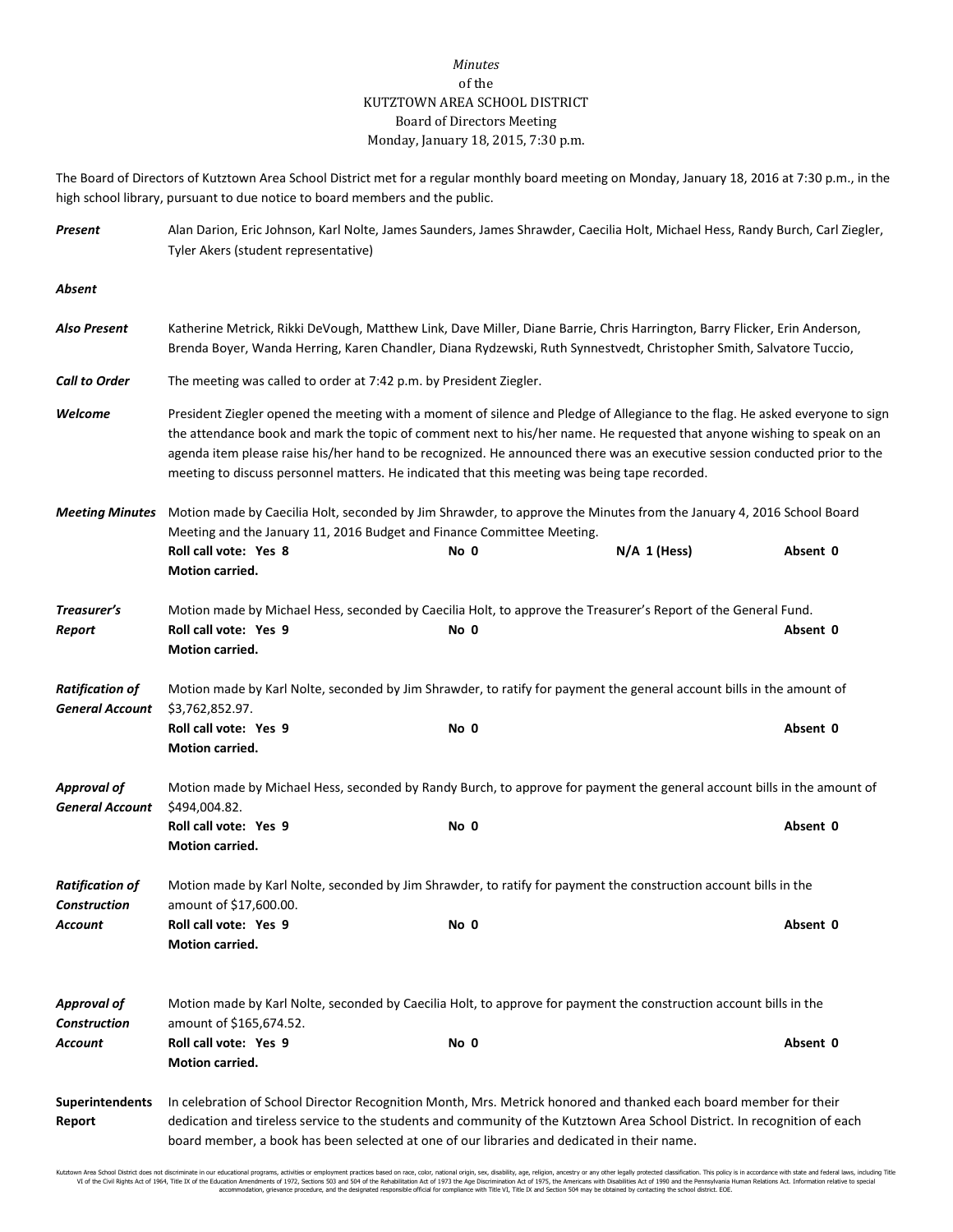| <b>Board Committee T.C.C.</b><br><b>Reports</b> | No report.                                                                                                                                                                                                                                                                                                                                                                    |                                                                                                                                                                                                                                                                                                                                                                                                                   |                                                                                                                                        |          |  |  |  |
|-------------------------------------------------|-------------------------------------------------------------------------------------------------------------------------------------------------------------------------------------------------------------------------------------------------------------------------------------------------------------------------------------------------------------------------------|-------------------------------------------------------------------------------------------------------------------------------------------------------------------------------------------------------------------------------------------------------------------------------------------------------------------------------------------------------------------------------------------------------------------|----------------------------------------------------------------------------------------------------------------------------------------|----------|--|--|--|
|                                                 | <b>PSBA</b>                                                                                                                                                                                                                                                                                                                                                                   | No report.                                                                                                                                                                                                                                                                                                                                                                                                        |                                                                                                                                        |          |  |  |  |
|                                                 | <b>BCIU</b>                                                                                                                                                                                                                                                                                                                                                                   | No report.                                                                                                                                                                                                                                                                                                                                                                                                        |                                                                                                                                        |          |  |  |  |
|                                                 | <b>BCTC</b>                                                                                                                                                                                                                                                                                                                                                                   | No report                                                                                                                                                                                                                                                                                                                                                                                                         |                                                                                                                                        |          |  |  |  |
|                                                 | P&C                                                                                                                                                                                                                                                                                                                                                                           | No report.                                                                                                                                                                                                                                                                                                                                                                                                        |                                                                                                                                        |          |  |  |  |
|                                                 | <b>ECC</b>                                                                                                                                                                                                                                                                                                                                                                    | Mr. Burch reported the committee received an update on various student clubs/activities and results of student<br>athletic teams.                                                                                                                                                                                                                                                                                 |                                                                                                                                        |          |  |  |  |
|                                                 |                                                                                                                                                                                                                                                                                                                                                                               | Facilities No report.                                                                                                                                                                                                                                                                                                                                                                                             |                                                                                                                                        |          |  |  |  |
|                                                 |                                                                                                                                                                                                                                                                                                                                                                               | Student No report.<br><b>Achievement</b>                                                                                                                                                                                                                                                                                                                                                                          |                                                                                                                                        |          |  |  |  |
|                                                 | <b>Special</b><br>No report.<br><b>Education</b>                                                                                                                                                                                                                                                                                                                              |                                                                                                                                                                                                                                                                                                                                                                                                                   |                                                                                                                                        |          |  |  |  |
| Personnel                                       | Motion made by Michael Hess, seconded by Randy Burch, to approve the following personnel items:                                                                                                                                                                                                                                                                               |                                                                                                                                                                                                                                                                                                                                                                                                                   |                                                                                                                                        |          |  |  |  |
|                                                 |                                                                                                                                                                                                                                                                                                                                                                               | The acceptance, with regret, of the resignation due to retirement of Dr. Dennis L. Seaman, school psychologist, effective<br>1.<br>June 30, 2016.                                                                                                                                                                                                                                                                 |                                                                                                                                        |          |  |  |  |
|                                                 | The approval for Lori Schwarz to continue as a long-term substitute librarian at Kutztown Elementary School for January<br>2.<br>15, 2016 and January 19, 2016, at the per diem rate for Bachelor's, Step 1 of the KATA/KASD contract. Ms. Schwarz was<br>previously approved as a long-term substitute for the first semester of the 2015-2016 school year effective through |                                                                                                                                                                                                                                                                                                                                                                                                                   |                                                                                                                                        |          |  |  |  |
|                                                 | 3.                                                                                                                                                                                                                                                                                                                                                                            | January 14, 2016.<br>The approval of Spencer C. Dize as an Eshelman substitute bus/van driver for the 2015-2016 school year, effective January                                                                                                                                                                                                                                                                    |                                                                                                                                        |          |  |  |  |
|                                                 | 4.                                                                                                                                                                                                                                                                                                                                                                            | 18, 2016.<br>The approval of a start date of January 25, 2016 for Krista K. Biernat as a speech and language pathologist. Mrs. Biernat                                                                                                                                                                                                                                                                            |                                                                                                                                        |          |  |  |  |
|                                                 | 5.                                                                                                                                                                                                                                                                                                                                                                            | was previously approved on December 21, 2015 with a start date effective upon the release of her current employment.<br>The approval of Jacqueline Gawronski as a long-term substitute RTII aide at Kutztown Elementary School, effective January<br>19, 2016 through on or about March 29, 2016, for 7 work hours per day at a rate of \$9.75 per hour for days 1-20, and<br>\$10.50 per days 21 and thereafter. |                                                                                                                                        |          |  |  |  |
|                                                 |                                                                                                                                                                                                                                                                                                                                                                               | All Personnel are Approved Pending the District's Receipt of All Mandated Credentials                                                                                                                                                                                                                                                                                                                             |                                                                                                                                        |          |  |  |  |
|                                                 | Motion carried.                                                                                                                                                                                                                                                                                                                                                               | Roll call vote: Yes 9                                                                                                                                                                                                                                                                                                                                                                                             | No 0                                                                                                                                   | Absent 0 |  |  |  |
| <b>Forecast5</b><br><b>Software</b>             | Motion made by Randy Burch, seconded by Michael Hess, to approve the agreement with Forecast5 for data analysis through<br>June 30, 2016 at a cost of \$2,534. The remainder of the agreement in the amount of \$8,580 will be included in the 2016-2017                                                                                                                      |                                                                                                                                                                                                                                                                                                                                                                                                                   |                                                                                                                                        |          |  |  |  |
|                                                 | budget.                                                                                                                                                                                                                                                                                                                                                                       | Roll call vote: Yes 9                                                                                                                                                                                                                                                                                                                                                                                             | No 0                                                                                                                                   | Absent 0 |  |  |  |
|                                                 | Motion carried.                                                                                                                                                                                                                                                                                                                                                               |                                                                                                                                                                                                                                                                                                                                                                                                                   |                                                                                                                                        |          |  |  |  |
|                                                 |                                                                                                                                                                                                                                                                                                                                                                               | <b>Development Cmte Professional Development Committee:</b>                                                                                                                                                                                                                                                                                                                                                       | Act 48 Professional Motion made by Karl Nolte, seconded by James Shrawder, to approve the following individuals to serve on the Act 48 |          |  |  |  |
|                                                 |                                                                                                                                                                                                                                                                                                                                                                               | Brian Noecker                                                                                                                                                                                                                                                                                                                                                                                                     | Local Business Representative                                                                                                          |          |  |  |  |
|                                                 |                                                                                                                                                                                                                                                                                                                                                                               | Theresa Stahler                                                                                                                                                                                                                                                                                                                                                                                                   | Parent Representative                                                                                                                  |          |  |  |  |
|                                                 |                                                                                                                                                                                                                                                                                                                                                                               | Karise Mace                                                                                                                                                                                                                                                                                                                                                                                                       | Parent Representative                                                                                                                  |          |  |  |  |
|                                                 |                                                                                                                                                                                                                                                                                                                                                                               | Caecilia Holt<br>Cathleen Brown                                                                                                                                                                                                                                                                                                                                                                                   | Local Business/School Board Representative<br><b>Community Representative</b>                                                          |          |  |  |  |
|                                                 |                                                                                                                                                                                                                                                                                                                                                                               | Connie Skipper                                                                                                                                                                                                                                                                                                                                                                                                    | <b>Community Representative</b>                                                                                                        |          |  |  |  |
|                                                 |                                                                                                                                                                                                                                                                                                                                                                               | Roll call vote: Yes 9                                                                                                                                                                                                                                                                                                                                                                                             | No 0                                                                                                                                   | Absent 0 |  |  |  |
|                                                 | <b>Motion carried.</b>                                                                                                                                                                                                                                                                                                                                                        |                                                                                                                                                                                                                                                                                                                                                                                                                   |                                                                                                                                        |          |  |  |  |
|                                                 |                                                                                                                                                                                                                                                                                                                                                                               |                                                                                                                                                                                                                                                                                                                                                                                                                   |                                                                                                                                        |          |  |  |  |